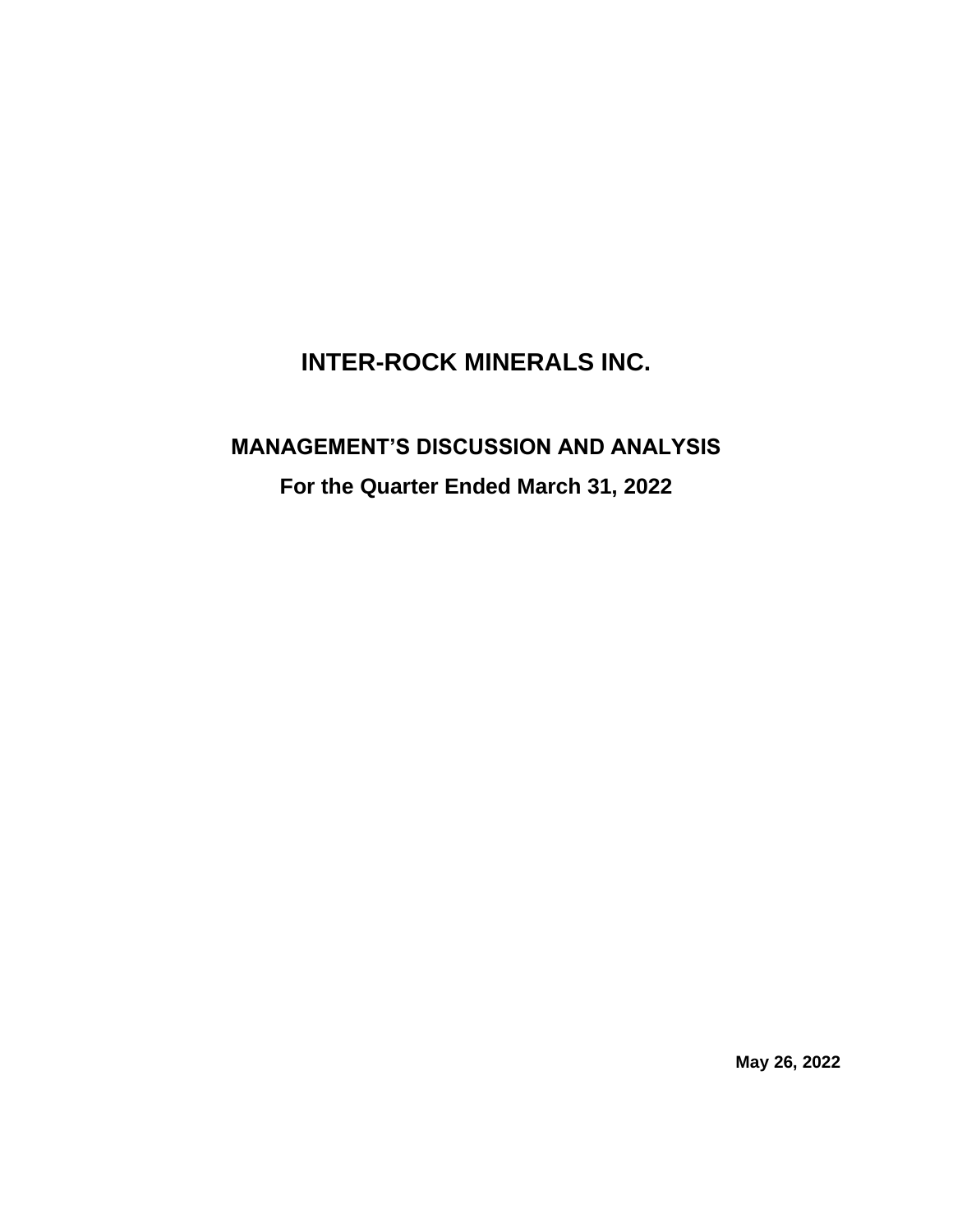## **INTER-ROCK MINERALS INC.**

## **MANAGEMENT'S INTERIM DISCUSSION AND ANALYSIS**

## **FOR THE THREE MONTHS ENDED MARCH 31, 2022**

## **NOTES TO READER**

References to "Inter-Rock" and the "Company" in this discussion refer to Inter-Rock Minerals Inc. and its subsidiaries taken as a whole.

The following management discussion and analysis ("MD&A") provides an analysis of the financial condition of Inter-Rock at March 31, 2022 and compares it to the financial condition of the Company on December 31, 2021. The MD&A also analyzes the Company's results of operations for the three-month period ending March 31, 2022 and compares those results to the results for the comparable period in 2021.

This MD&A has been prepared in compliance with the requirements of National Instrument ("NI") 51-102 – Continuous Disclosure Obligations. This discussion should be read in conjunction with the unaudited consolidated interim financial statements for the three months ended March 31, 2022 and with the audited consolidated financial statements and the related notes for the year ended December 31, 2021. The Company's financial statements and MD&A have been prepared in accordance with International Financial Reporting Standards ("IFRS"), as issued by the International Accounting Standards Board ("IASB").

All monetary amounts are expressed in United States dollars unless otherwise indicated.

This MD&A was prepared as of May 26, 2022.

### **DESCRIPTION OF THE BUSINESS**

Inter-Rock is domiciled in Canada and is continued under the Business Corporations Act (Ontario). The Company's office is located at 2 Toronto Street, Suite 500 Toronto, Ontario, M5C 2B6, Canada. The Company's shares are traded on the TSX Venture Exchange under the symbol "IRO".

Inter-Rock owns two operating businesses: Papillon Agricultural Company Inc. ("Papillon") and MIN-AD Inc. ("MIN-AD"). Papillon is a US based marketer and distributor of toll manufactured premium dairy feed nutritional supplements, including MIN-AD's products. MIN-AD is engaged in the production and marketing of dolomite and clay products for the animal feed industry.

During the third quarter of 2021, Inter-Rock decided to sell its Mill Creek dolomite operation as part of its strategy to focus on its animal feed nutritional supplement businesses. Mill Creek was sold in February, 2022. The sale of Mill Creek to United States Lime & Minerals Inc., ("USLM") closed on February 9, 2022. USLM purchased Mill Creek for U.S.\$6.40 million in cash, excluding all Mill Creek debt and accrued interest of U.S.\$2.24 million that was repaid at closing with a portion of the proceeds of the sale in accordance with the terms of the sale agreement. After the repayment of debt and working capital adjustments, the Company received net cash of U.S.\$3.53 million.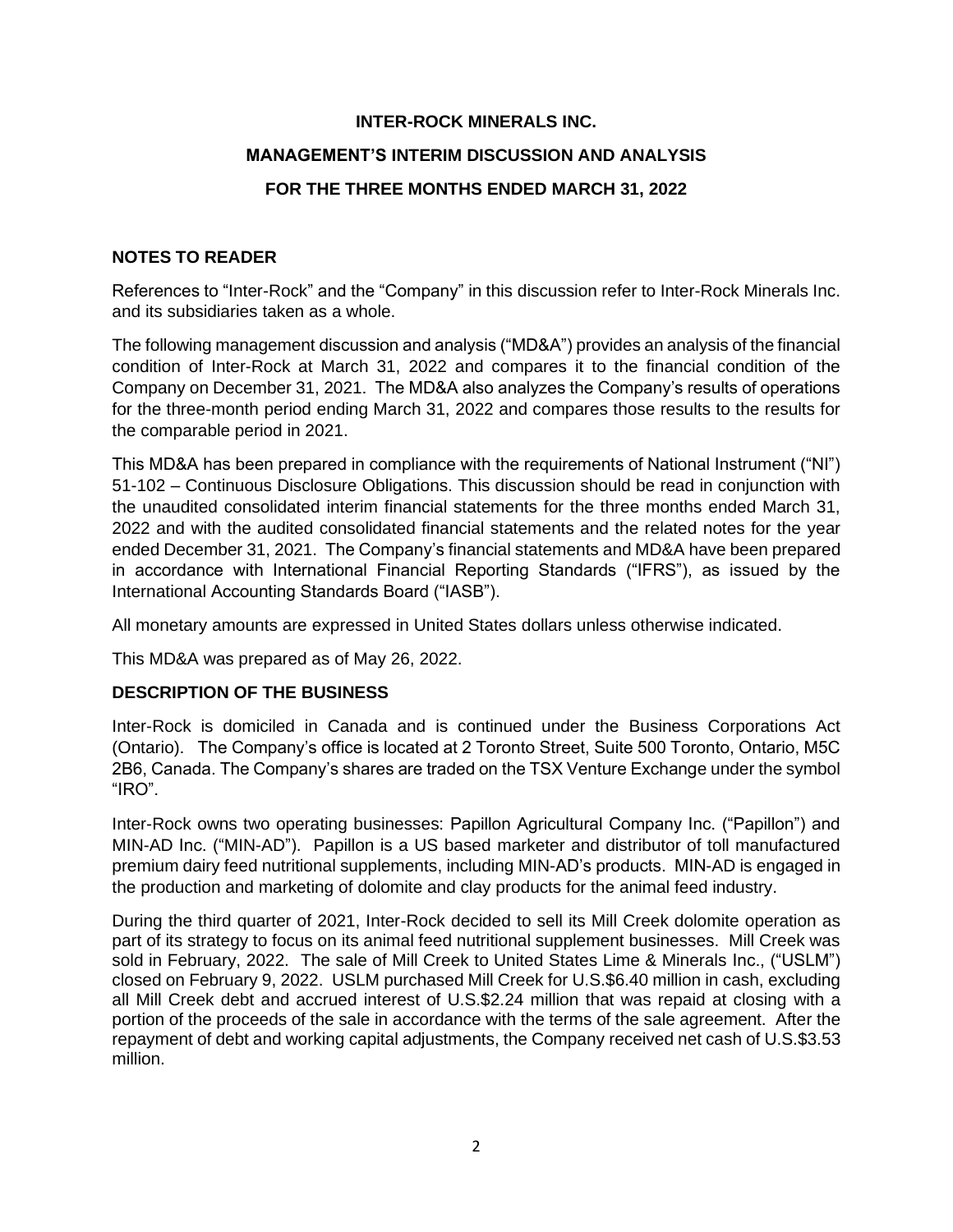In accordance with IFRS 5 *Non-current Assets Held for Sale and Discontinued Operations*, at December 31, 2021, all assets and liabilities related to Mill Creek were classified as held for sale and were presented as current assets and current liabilities on the consolidated balance sheet. Additionally, results of operations for Mill Creek have been separated from the results of continuing operations and are presented as discontinued operations on the Company's consolidated statement of net and comprehensive income for the three months ended March 31, 2022 and March 31, 2021.

## **FIRST QUARTER 2022 RESULTS HIGHLIGHTS**

- $\triangleright$  Consolidated revenue of \$17.55 million, up 4% from the same period in the prior year (2021 Q1: \$16.87 million).
- $\triangleright$  Gross profit of \$2.21 million, up from \$2.01 million in the year earlier period.
- ➢ Strong working capital position of \$6.93 million at March 31, 2022. Total debt reduced to \$891,000.

Milk prices in the United States were strong during the first quarter of 2022, with one representative milk class reaching the highest quarterly average price in the past seven years. The milk supply side has been impacted by a lower number of cows and weaker output per cow. Starting in the second half of 2021, the U.S. market experienced a reduction in the growth rate of milk production as a result of a significant reduction in the number of milk producing cows. The decline in the herd size started in the third quarter of 2021 and is due partially to an increase in herd culling rates. Culling rates increased as higher feed costs reduced margins for farmers. Additionally, the rate of increase of milk production per cow, which has increased annually for decades, was flat in the last quarter of 2021. Supply reductions, coupled with reasonable domestic demand and strong exports are expected to support milk prices in the short to medium term. Typically, milk prices at current levels would stimulate increases in milking herds and milk production; however, the increase may be tempered as farmers are having difficulty hiring additional labourers, construction materials are more expensive and the delivery time for machinery and equipment has increased due to supply chain disruptions.

## **COVID-19 PANDEMIC**

COVID-19 negatively impacted the Company's results, particularly in the second quarter of 2020 and could have further negative impacts on the operations of the Company, its suppliers and its customers. Labour quarantines, railroad disruptions and other disturbances to the Company's operations have occasionally impacted our ability to provide products to our customers and, as a consequence, negatively impacted our revenues and cash flow. Prolonged closures of meat processing facilities may also reduce the availability of key ingredients in the Company's protein supplements. It is not possible to reliably estimate the length and severity of the economic consequences of the COVID-19 pandemic and the impact on the financial results of the Company.

Despite the uncertainty of the length and magnitude of the economic impact of COVID-19, Inter-Rock expects that its available cash and cash flow from operations will be sufficient to meet its operating requirements and financial commitments for the next twelve months.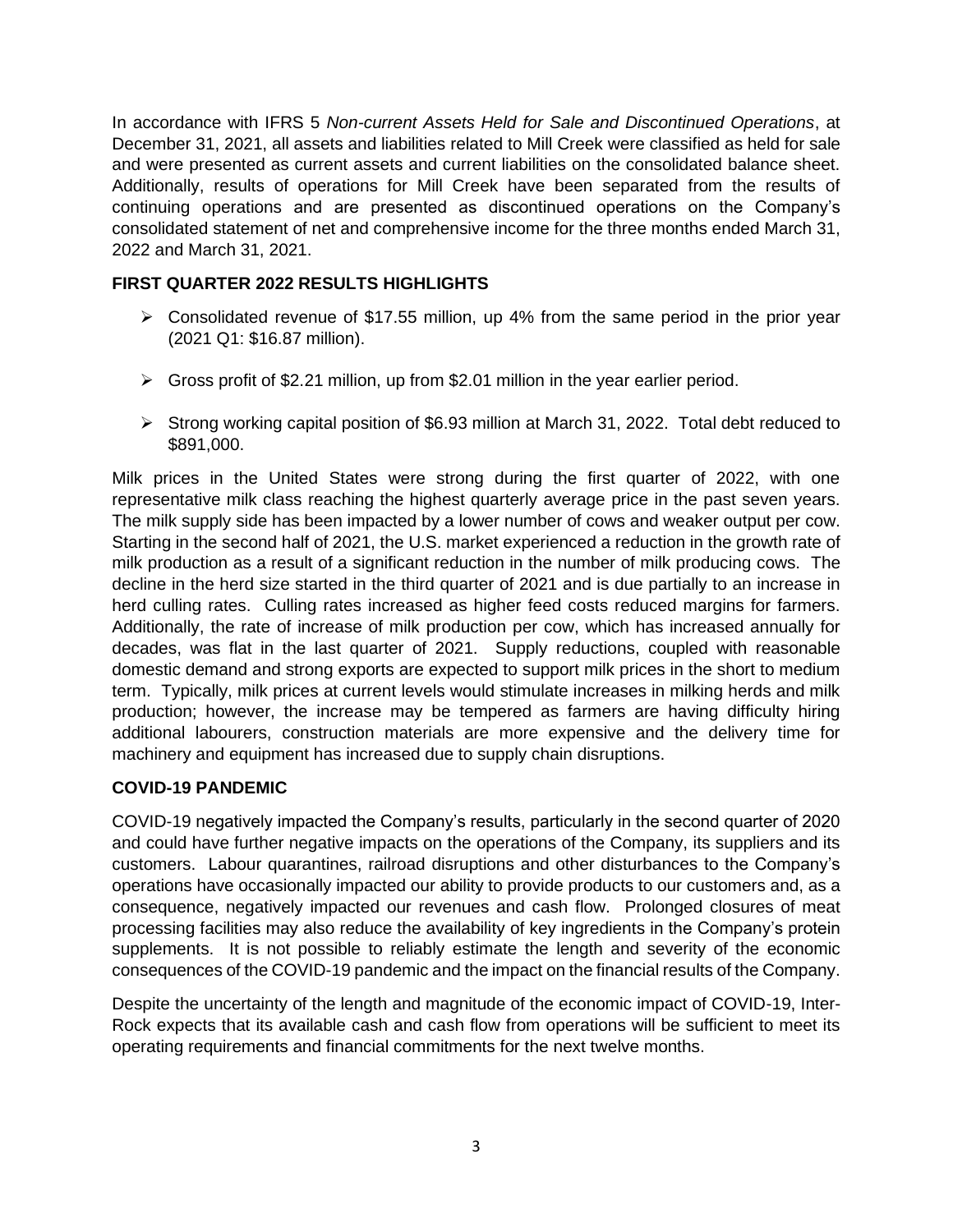## **OPERATIONS REVIEW**

## **Papillon Agricultural**

Papillon develops and produces premium specialty nutritional products for dairy consultants, feed suppliers and dairy producers in the United States. Papillon has its own line of high quality proteins and rumen probiotic products that are produced under toll manufacturing agreements. In addition, Papillon distributes MIN-AD products and a clostridia control product for dairy cows (clostridia are bacteria naturally found in the environment and in the gastrointestinal tracts of dairy cows and calves, certain strains of which can form toxins that result in reduced growth performance and digestive disorders).

Papillon recorded revenue of \$16.48 million in the first quarter of 2022, as compared with revenue of \$15.80 million in the year earlier period. Gross profit of \$1.85 million in the first quarter of 2022 was 10% higher than the corresponding period in 2021 (\$1.69 million). The majority of Papillon's products generated higher gross profits in the current quarter, with the exception of the higher value probiotic and prebiotic products. Freight charges had a negative impact on gross profits in the first quarter of 2022, as compared with the prior year period. Higher gross profit was attributable to a 5% increase in sales volume and an improvement in gross profit margins. Papillon's gross profit margin in the first quarter of 2022 was 11.7%, up from 10.7% in the year earlier period. The volume of sales increased for protein and probiotic and prebiotic products, which more than offset lower sales by Papillon of MIN-AD's products. Overall, Papillon's financial performance continues to benefit from a strong dairy market.

Papillon's cash flow from operating activities (before working capital changes) was \$572,000 in the first quarter of 2022, as compared with \$618,000 in the first quarter of 2021. Cash flow in the current quarter reflects higher SG&A expenses, which offset the increase in gross profit. SG&A was higher due to increased payroll costs and additional expenditures for travel as sales managers returned to normal travel schedules after the lifting of COVID restrictions.

In March 2022, Papillon added a U.S. Northwest regional sales manager as part of its program to geographically expand its business.

## **MIN-AD**

MIN-AD quarries, processes, and markets dolomite and clay products for dairy and beef cattle feed. The dolomite is used as a source of magnesium and calcium and as a rumen acid buffer. MIN-AD's newly developed clay business produces products for use in anti-caking and toxin control applications. MIN-AD's operations are located in northern Nevada near the town of Winnemucca. Approximately 95% of sales are to the United States, while the other 5% are to Alberta and British Columbia.

MIN-AD's sales and marketing activities are managed by Papillon. In the northeast, central Atlantic and upper mid-west regions of the U.S., Papillon acts as the exclusive distributor of MIN-AD's products. Under a distribution agreement, MIN-AD products are purchased by Papillon and then sold by Papillon to dairy feed manufacturers. This arrangement takes advantage of Papillon's marketing and sales expertise and geographic reach in the eastern United States. In the first quarter of 2022, 45% of MIN-AD's sales revenue was attributed to inter-company sales to Papillon.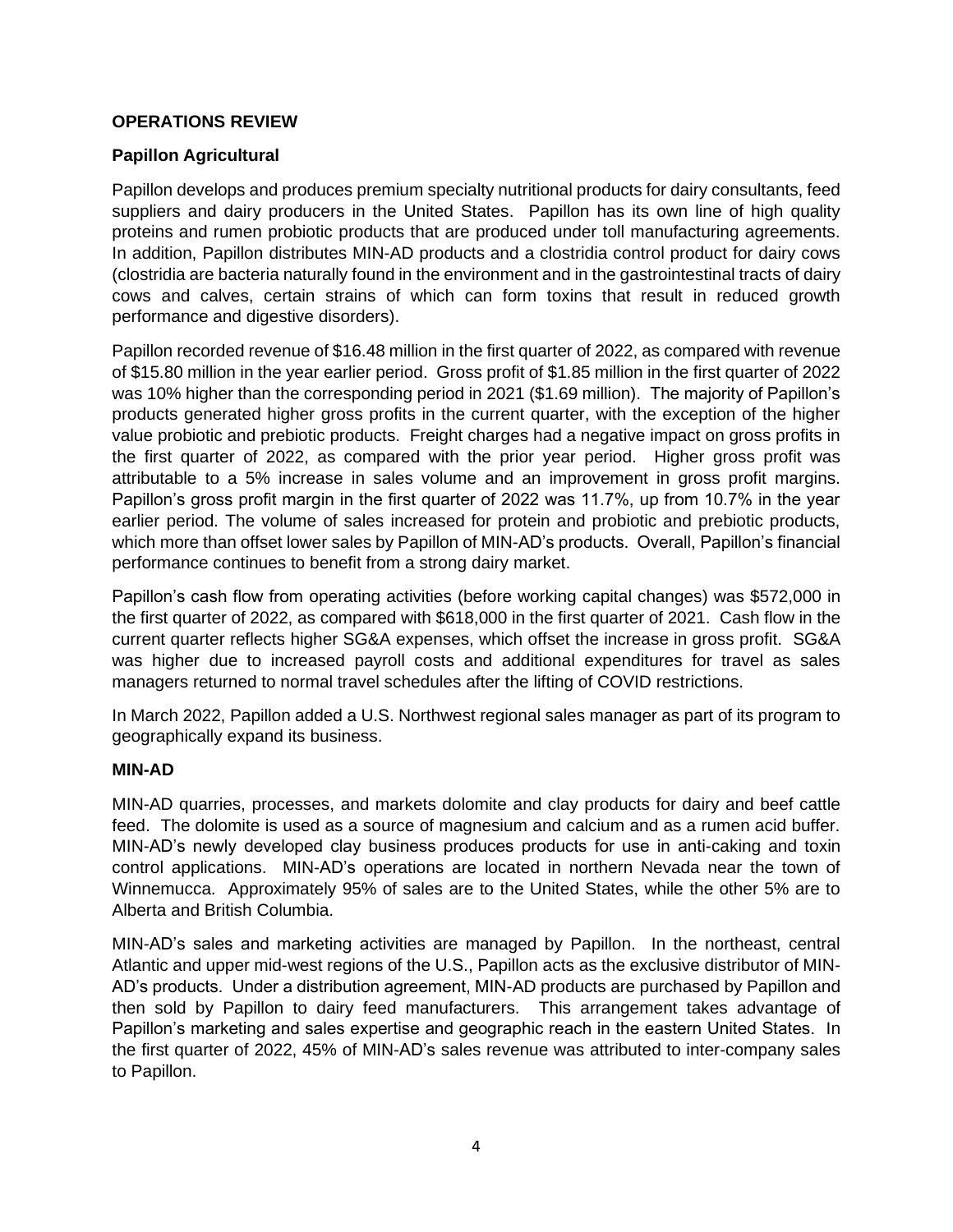Papillion also acts as a sales agent for MIN-AD's products in regions of the U.S. not covered by the exclusive distribution agreement, primarily the mid-west and western states. Papillon is paid a commission by MIN-AD for tons sold under a sales agent agreement.

MIN-AD recorded revenue (including freight and fuel surcharges to customers) of \$2.01 million in the first quarter of 2022, an increase of 10% from the prior year period (\$1.82 million). The majority of the increase was attributable to higher freight and fuel surcharge revenues, which are costs incurred by MIN-AD and subsequently billed to customers and recorded as revenue. Revenue from product sales was slightly higher in the current quarter despite a 4% decrease in tons sold as compared with the first quarter of 2021. The current quarter increase in product revenue reflects price increases for MIN-AD's products. Sales volumes in the first quarter were negatively impacted by mechanical problems in the processing plant in February.

As a consequence of lower sales volumes and higher operating costs, cash flow from operations (before working capital changes) was \$51,000, down from \$86,000 in the first quarter of 2021. MIN-AD's cash flow is highly leveraged to sales volumes. In 2021, a 14% decline in sales tons as compared with 2020 resulted in a 62% fall in cash flow from operations, (from \$1.0 million in 2020 to \$376,000 in 2021).

Payments related to rail car leases (recorded as financing payments and thus not netted against operating cash flow) totalled \$44,000 in the first quarter of 2022, as compared with \$41,000 for the comparable period in 2021.

MIN-AD incurred \$140,000 in capital expenditures in the first quarter of 2022, as compared with \$40,000 in the prior year quarter.

|                                        | <b>Three Months Ended</b> | <b>Three Months Ended</b> |
|----------------------------------------|---------------------------|---------------------------|
| (US\$,000)                             | March 31, 2022            | March 31, 2021            |
| Revenue                                | \$17,553                  | \$16,871                  |
| Operating costs                        | \$15,342                  | \$14,861                  |
| Gross profit                           | \$2,211                   | \$2,010                   |
| SG&A                                   | \$1,656                   | \$1,215                   |
| Net income (Loss)                      | \$840                     | \$506                     |
| Income per share, basic                | \$0.04                    | \$0.02                    |
| Cash flow from operations <sup>1</sup> | \$480,000                 | \$765,000                 |
| Capital expenditures                   | \$140,000                 | \$40,000                  |

## **CONSOLIDATED FINANCIAL REVIEW**

<sup>1</sup>Before working capital changes.

### **Review of First Quarter 2022 Financial Results**

Inter-Rock recorded consolidated revenue of \$17.55 million for the first quarter of 2022, as compared with \$16.87 million for the corresponding period in 2021. The increase in revenue is attributable to higher sales volumes at Papillon and price increases for MIN-AD's products. Papillon accounted for approximately 94% of the Company's consolidated revenue in the first quarter of 2022. Gross profits increased by 10% to \$2.21 million, as compared with \$2.01 million in the first quarter of 2021. The majority of the increase in gross profits was attributable to higher sales and improved gross profit margins for most of Papillon's products.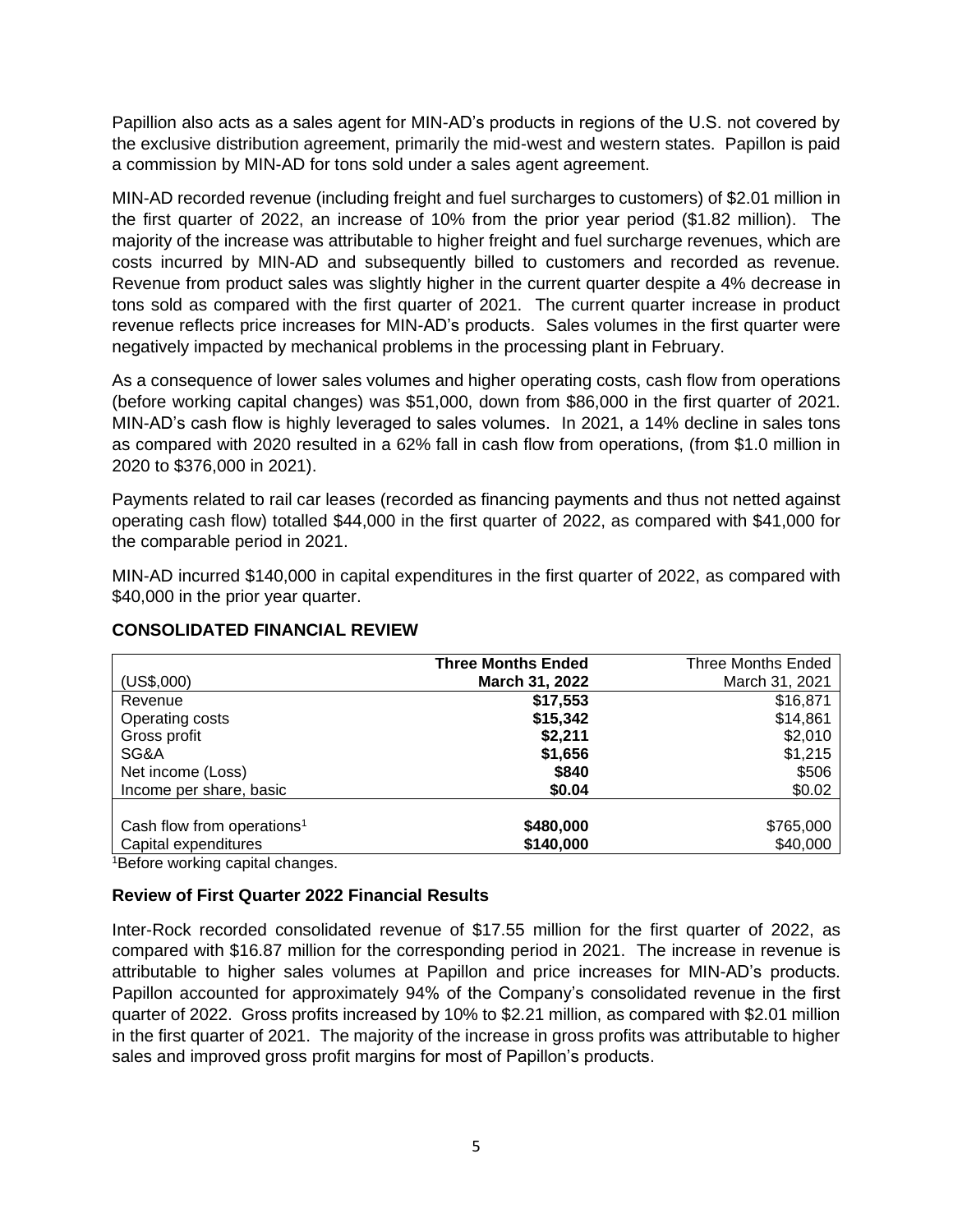Gross profit margins in the first quarter of 2022 increased to 12.6%, up from 11.9% in the same period in 2021. (The gross profit margin for the full year 2021 was 12.9% of revenue).

Selling, general and administrative, ("SG&A") costs increased to \$1.66 million in the first quarter of 2022 from \$1.22 million in the corresponding period of 2021, which is largely a result of higher payroll expenses at Papillon and Toronto and an increase in travel related spending at Papillon. SG&A costs include all administrative, sales and marketing costs for the Company's two operating subsidiaries, as well as Toronto office general and administrative costs.

Interest expense comprises interest on debt and interest recognized on lease liabilities. In the first quarter of 2022, interest expense was \$32,000, as compared with \$44,000 in the year earlier quarter. The first quarter 2022 figure includes \$22,000 of debt related interest (Q1 2021: \$22,000) and \$10,000 of interest expense recognized on lease liabilities, (Q1 2021: \$22,000).

Inter-Rock reported net income of \$840,000 for the first quarter of 2022 as compared with a net income of \$506,000 for the same period in 2021. The current quarter includes a \$613,000 gain on the sale of Mill Creek Dolomite.

| US\$,000             | Q1/22    | Q4/21    | Q <sub>3</sub> /21 | Q2/21    | Q1/21    | Q4/20    | Q <sub>3/20</sub> | Q2/20    |
|----------------------|----------|----------|--------------------|----------|----------|----------|-------------------|----------|
| Revenue              | \$17,553 | \$14,840 | \$15,590           | \$16,880 | \$16,870 | \$13,930 | \$11.010          | \$13,440 |
| Gross profit         | \$2,211  | \$1.920  | \$2,150            | \$2,210  | \$2,010  | \$2,110  | \$2,060           | \$1,810  |
| Net Income<br>(Loss) | \$840    | (\$140)  | \$367              | \$668    | \$406    | \$500    | \$669             | (\$69)   |
| EPS - Basic          | \$0.04   | (\$0.01) | \$0.02             | \$0.03   | \$0.02   | \$0.02   | \$0.03            | \$0.00   |

### **Summary of Quarterly Results**

<sup>1</sup> Net income and income per share are the net results for the period, including continuing and discontinued operations.

Gross profit continued the trend of approximately \$2.10 million per quarter. This largely reflects higher prices for dairy products over the past eight quarters which have contributed to an increase in the sales of Papillon's protein products. The net loss in the fourth quarter of 2021 is attributable to an increase in the provision for tax expense and a loss from discontinued operations.

### **FINANCIAL CONDITION**

| <b>Financial Condition</b>     |                |                   |
|--------------------------------|----------------|-------------------|
| (US\$,000)                     | March 31, 2022 | December 31, 2021 |
| Working capital                | \$6,928        | \$4,1701          |
| Total assets                   | \$21,523       | \$22,548          |
| <b>Total liabilities</b>       | \$13,659       | \$13,973          |
| Lease obligations <sup>2</sup> | \$666          | \$752             |
| Total debt <sup>2</sup>        | \$891          | \$1,596           |
| Shareholders' equity           | \$7,864        | \$8,575           |

 $\frac{1}{1}$  The working capital calculation excludes assets and liabilities classified as held for sale at Dec. 31 2021. <sup>2</sup> Lease obligations and total debt are included in total liabilities. Total debt at December 31, 2021 excludes \$2.29 million of Mill Creek debt transferred to liabilities held for sale.

The Company's financial position materially improved with the sale of Mill Creek. Working capital was \$6.93 million at the end of the first quarter of 2022, including \$4.28 million of cash. Consolidated debt decreased to \$891,000 at March 31, 2022, down from \$1.60 million at December 31, 2021 (the December 31, 2021 debt figure excludes Mill Creek debt of \$2.29 million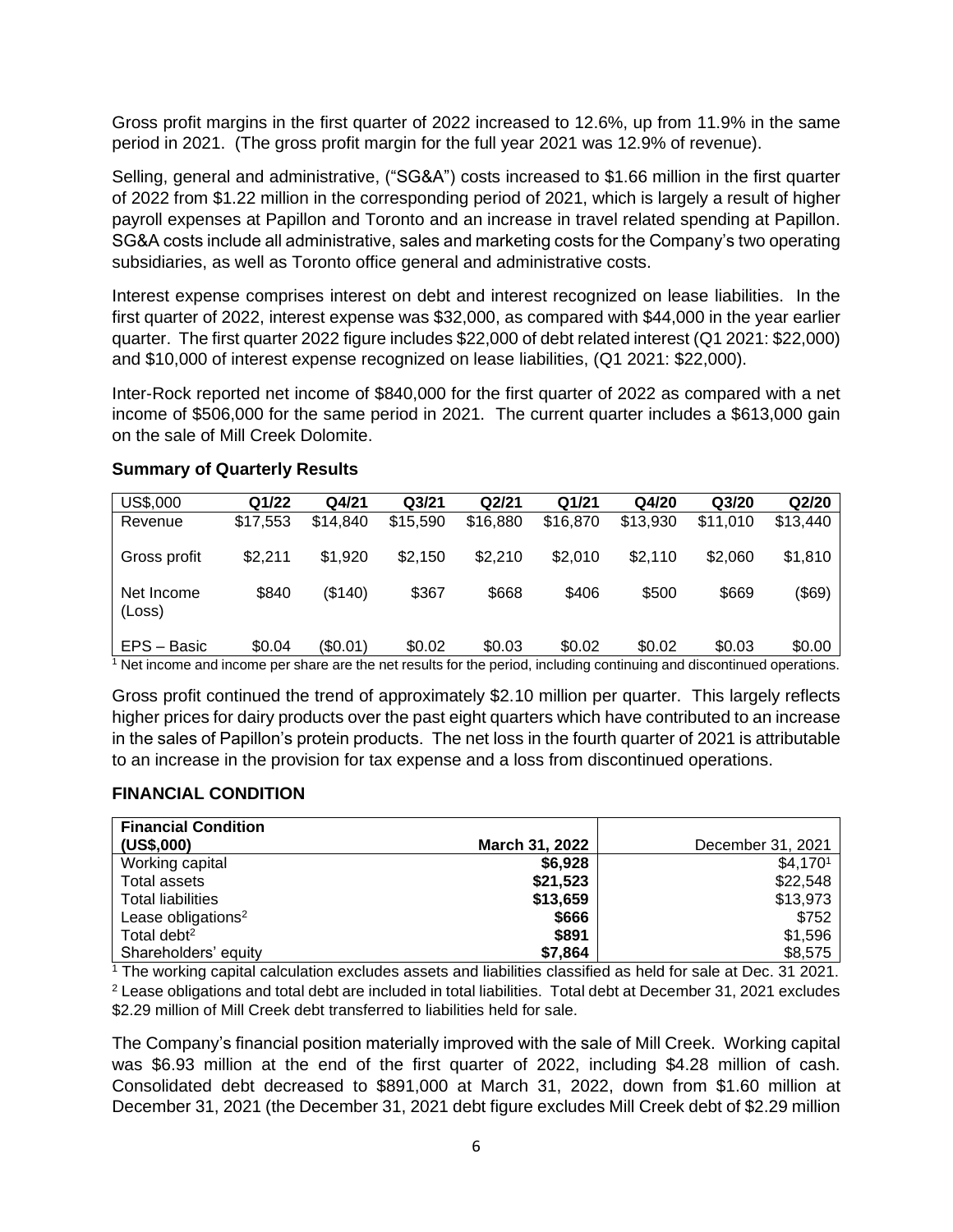that was recorded in liabilities held for sale. Accordingly, prior to closing the Mill Creek sale, total debt at year end 2021 was \$3.89 million).

### **Debt Facilities**

At March 31, 2022, the Company's debt comprised the following:

| $U.S.$ \$,000                                                   | March 31, 2022 | December 31, 2021 |
|-----------------------------------------------------------------|----------------|-------------------|
| Revolving credit facility                                       | \$0            | \$498             |
| Papillon term loan                                              | \$867          | \$1,067           |
| Vehicle financings                                              | \$24           | \$31              |
| Mill Creek term loan                                            | ---            | \$922             |
| Mill Creek equipment loans                                      | ---            | \$1,367           |
| Total                                                           | \$891          | \$3,885           |
| Less debt transferred to liabilities held for sale <sup>1</sup> | ---            | (\$2,289)         |
| Total debt                                                      | \$891          | \$1,596           |

1 In accordance with IFRS 5 – *Non-current Assets Held for Sale and Discontinued Operations*, Mill Creek debt of \$2.29 million at December 31, 2021 is included in the classification of liabilities held for sale.

Debt facilities at March 31, 2022:

- (i) \$500,000 revolving credit facility: a one-year, revolving credit facility in the amount of the lesser of \$500,000 or 50% of MIN-AD's accounts receivable plus 75% of inventory, bearing interest at the U.S. bank prime rate plus 1.00% per annum. The facility matured on May 25, 2022, however, the Company plans to extend the maturity for an additional 12 months. At March 31, 2022 the outstanding balance was \$0. The line is secured by MIN-AD's assets and is guaranteed by both the Company and its subsidiary, Secret Pass Gold Inc.
- (ii) Papillon \$4.0 million term loan: a five-year secured term loan bearing interest at a fixed interest rate of 4.75% and amortizing over sixty months with equal principal repayments of \$66,667 plus interest. The loan matures in April 2023. The borrower is Papillon Agricultural LLC, the parent company of Papillon. The loan is secured by the assets of Papillon and Papillon Agricultural LLC, and is guaranteed by the Company and its subsidiaries, Secret Pass Gold Inc. and Papillon. The loan covenants are customary for a facility of this nature, including a minimum DSCR of 1.15x and a requirement that the loan balance outstanding cannot exceed 80% of accounts receivable plus cash. At March 31, 2022, the outstanding balance was \$867,000.
- (iii) Vehicle loans: MIN-AD had \$26,000 of debt outstanding at March 31, 2022 under two light vehicle financing facilities. The loans are secured by the vehicles and have interest rates that range from 5.00% to 5.50%.

In accordance with the terms of the Mill Creek sale agreement, all Mill Creek related debt (Mill Creek term loan and equipment loans in the table above) was repaid when the transaction closed on February 9, 2022.

In connection with the sale of Mill Creek, the \$500,000 revolving credit facility was amended to remove Mill Creek as a borrower, leaving MIN-AD as the sole borrower. The amendment required a repayment of at least \$100,000 be made within 30 days of closing the sale of Mill Creek. The total outstanding under the revolving credit facility of \$498,000 was repaid in March 2022. The loan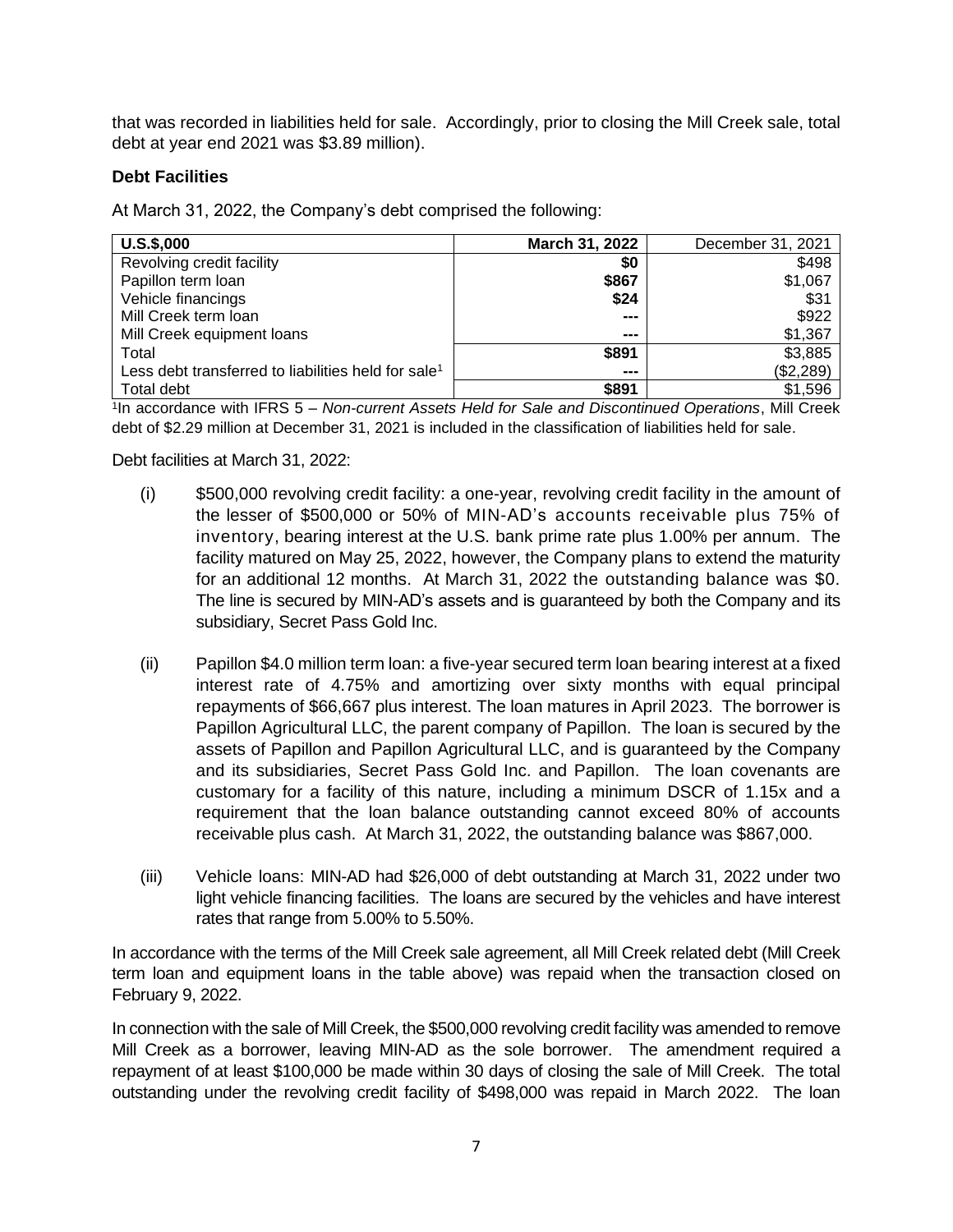amendment also adjusted the borrowing base calculation so that advances under the line are capped at 50% of MIN-AD's account receivables plus 75% of inventory.

The Company is in full compliance with the terms of its loans as of the date of this MD&A.

## **LIQUIDITY AND CAPITAL RESOURCES**

Liquidity refers to a company's ability to access cash. Sources of liquidity generally include operating cash flow, proceeds from the issuance of debt and equity, availability under credit facilities and proceeds from asset sales. The Company's strategy is to generate positive operating cash flow to fund its operating, financing and capital requirements.

At March 31, 2022, the Company had consolidated cash of \$4.28 million. The Company's most significant liquidity requirements over the next twelve months are scheduled principal and interest repayments of bank debt and lease payments, which total \$1.21 million at March 31, 2022 and comprise \$842,000 of debt service and \$365,000 in rail car and office lease payments. In the opinion of management, the Company's liquidity comprising cash and cash flow from operations is more than sufficient to meet normal operating requirements and financing commitments.

## **Cash Flows**

The change in the Company's cash balance during the first quarter of 2022 is reconciled as follows: (\$,000):

|                                                | Three months ended |
|------------------------------------------------|--------------------|
|                                                | March 31, 2022     |
| Cash at beginning of period                    | \$2,266            |
| Cash provided by operations                    | \$480              |
| Net proceeds from asset sale                   | \$3,530            |
| Repayments of debt and interest                | (\$720)            |
| Repayments of lease obligations                | $($ \$96)          |
| Cash used by changes in working capital        | (\$224)            |
| Cash used in discontinued financing activities | (\$817)            |
| Capital expenditures                           | (\$140)            |
| <b>Cash at March 31, 2022</b>                  | \$4,279            |

### **Cash Flow Provided by Operating Activities**

Consolidated cash flow from operations (before working capital changes) for the first quarter of 2022 was \$480,000, down from \$765,000 for the same period in 2021. The decrease in consolidated cashflow in the current quarter is attributed the impact of higher SG&A expense.

## **Cash Flow Used in Financing Activities**

In the first quarter of 2022, the Company made repayments of principal and interest of \$718,000 (2021 Q1: \$271,000) and payments related to lease obligations of \$96,000 (2021 Q1: \$93,000). Higher debt repayments in the first quarter of 2022 are due to repaying \$498,000 drawn under the Company's revolving credit facility.

Offsetting financing outflows in the first quarter of 2022 were net proceeds from the sale of Mill Creek of \$3.53 million.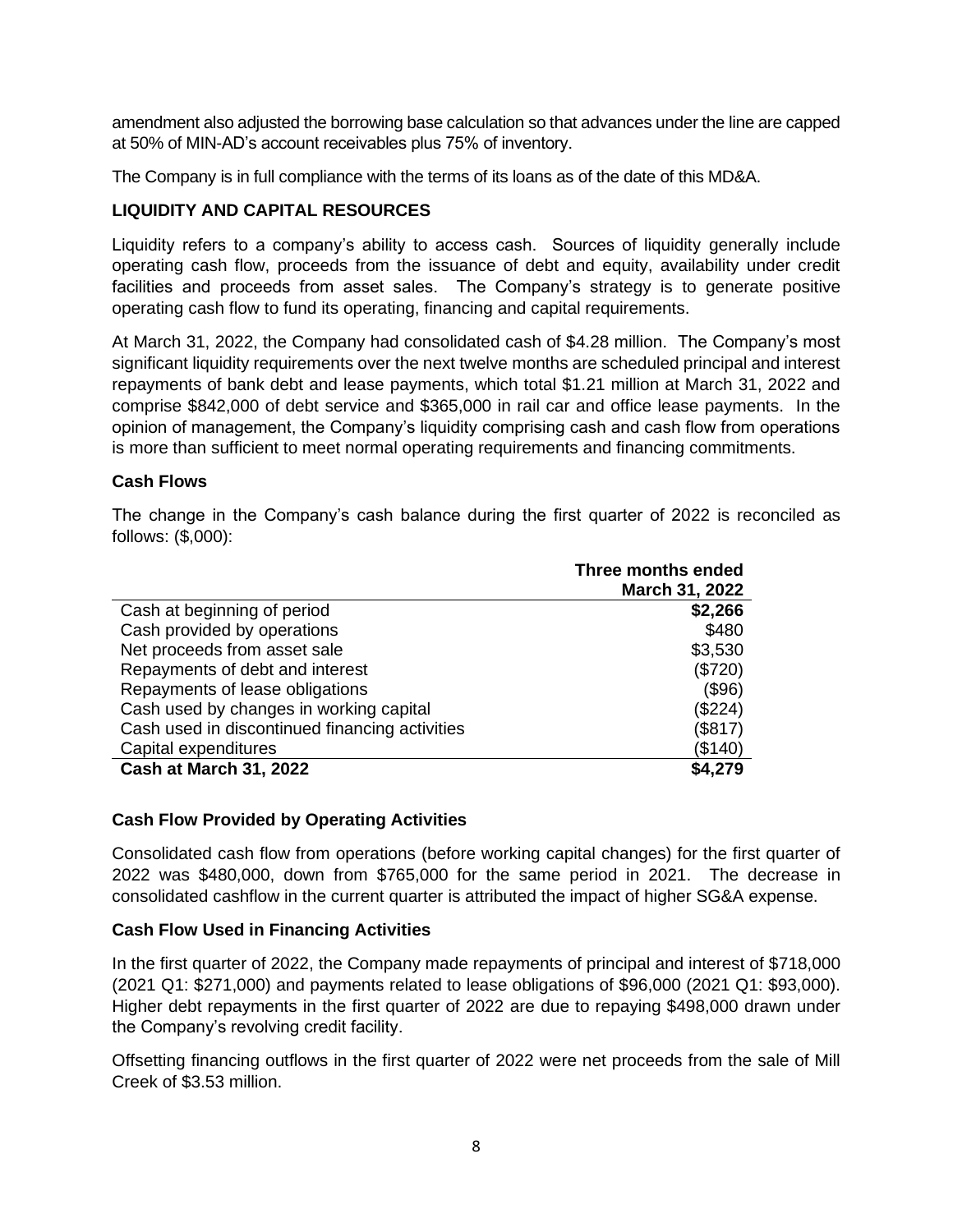## **Cash Flow Used in Investing Activities**

The Company incurred capital expenditures of \$140,000 at MIN-AD in the first quarter of 2022 as compared with \$40,000 during the first quarter of 2021.

### **FINANCIAL COMMITMENTS**

The Company incurs financial commitments in the normal course of operations and financing activities. Financial commitments include payments due under bank loans, equipment leases and equipment financing loans, among other commitments. At March 31, 2022, the Company had the following undiscounted financial commitments:

| (US\$,000)           | Total   | 2022  | 2023  | 2024  | 2025 | <b>Thereafter</b> |
|----------------------|---------|-------|-------|-------|------|-------------------|
| Bank debt repayments | \$867   | \$602 | \$265 | \$0   | \$0  | \$0               |
| Vehicle financing    | \$26    | \$14  | \$12  | \$0   | \$0  | \$0               |
| Lease obligations    | \$758   | \$274 | \$200 | \$129 | \$49 | \$106             |
| <b>Total</b>         | \$1,651 | \$890 | \$477 | \$129 | \$49 | \$106             |

Debt repayments represent the principal only. As the lease obligations in the table represent the contractual undiscounted amount of the commitments, these balances may not agree with the amounts disclosed in the balance sheet.

## **OFF BALANCE SHEET ARRANGEMENTS**

The Company has no off-balance sheet arrangements.

### **OUTSTANDING SHARE DATA**

As of the date of this MD&A, the Company had 22,303,311 common shares and 17,136,980 preferred shares issued and outstanding.

The Company does not have equity compensation plans nor a stock option plan.

### **RELATED PARTY TRANSACTIONS**

There were no related party transactions in the first quarter of 2022.

### **NORMAL COURSE ISSUER BID**

On February 19, 2021, the Company received approval from the TSXV to renew its NCIB to purchase for cancellation up to 1,000,000 common shares, representing 4.4% of the outstanding common shares of the Company. The renewal allowed for the purchase of common shares under the NCIB over the twelve-month period beginning on or about February 25, 2021. The NCIB terminated on February 25, 2022 and has not been renewed. The NCIB terminated upon the earliest of (i) the Company purchasing 1,000,000 common shares, (ii) the Company providing notice of termination of the NCIB and (iii) the date that is 12 months following the commencement of the NCIB.

The Company purchased 9,500 common shares in 2021 at an average cost of C\$0.38/share. All common shares purchased by the Company were cancelled.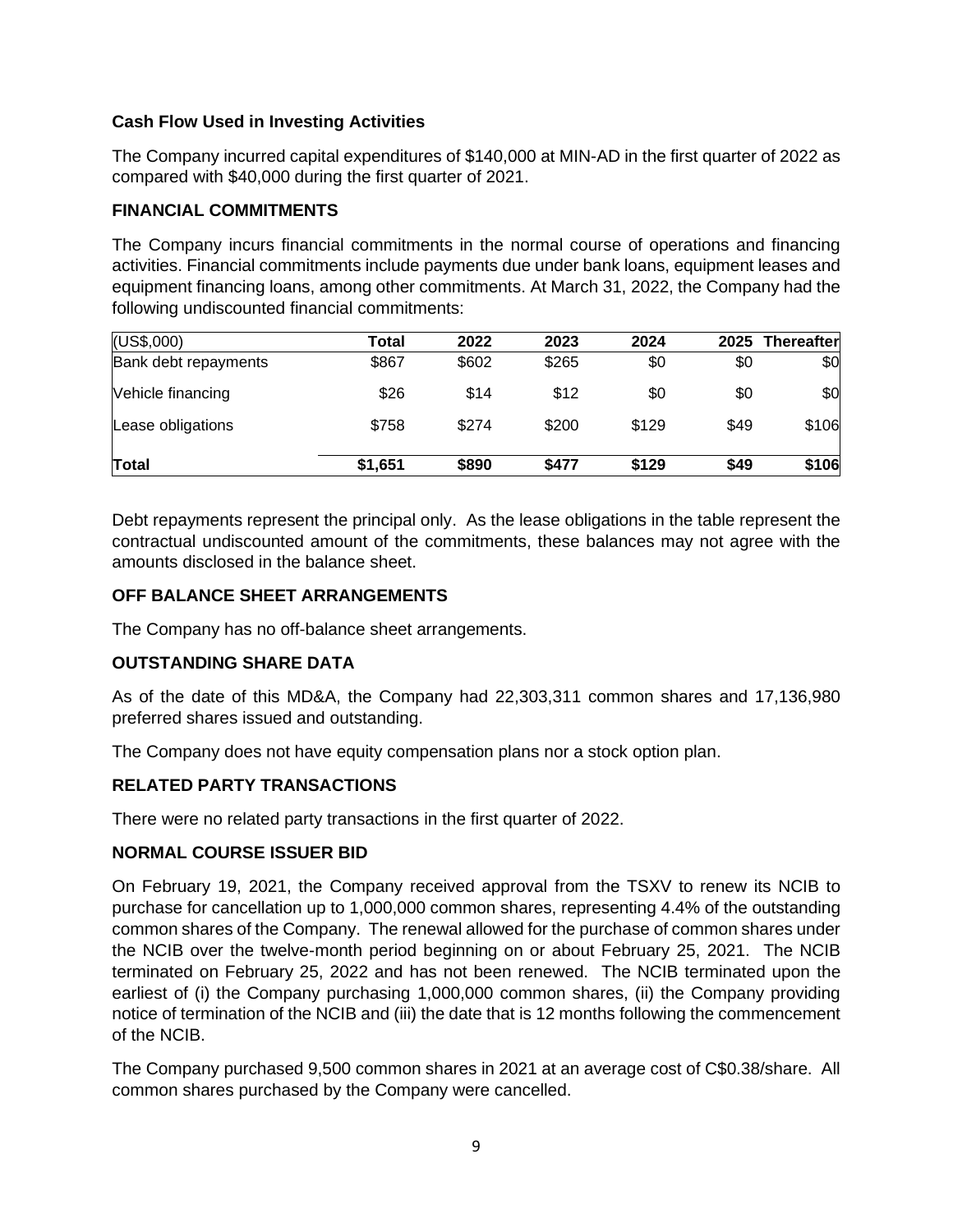## **FINANCIAL INSTRUMENTS AND RISK MANAGEMENT**

The Company's activities expose it to a number of financial risks including credit risk, market risk (including interest rate risk and foreign exchange risk) and liquidity risk. The objective of the Company's risk management policy is to properly identify financial risks and minimize adverse effects by ensuring that the Company maintains adequate capital in relation to the risks. The Company does not use derivative financial instruments as part of its strategy to manage market risks. There has been no change in the risks, objectives, policies and procedures from the previous reporting period. The Company's strategy for managing financial risks is presented as Note 19 in the audited consolidated financial statements for the year ended December 31, 2021.

## **CRITICAL ACCOUNTING ESTIMATES**

The preparation of the financial statements requires management to make judgements, estimates and assumptions in applying accounting policies that affect the reported amounts of assets, liabilities and contingent liabilities at the date of the financial statements and revenues and expenses during the reporting period.

The condensed consolidated interim financial statements reflect the judgements and estimates outlined by the Company in Note 4 in its audited consolidated financial statements for the year ended December 31, 2021, which are available on SEDAR at [www.sedar.com.](http://www.sedar.com/) There have been no changes to the critical accounting estimates since the previous reporting period.

## **DISCLOSURE CONTROLS AND INTERNAL CONTROLS OVER FINANCIAL REPORTING**

Management has established processes which are in place to provide them sufficient knowledge to support management representations that they have exercised reasonable diligence that (i) the consolidated financial statements do not contain any untrue statement of material fact or omit to state a material fact required to be stated or that is necessary to make a statement not misleading in light of the circumstances under which it is made, as of the date of and for the periods presented by the consolidated financial statements; and (ii) the consolidated financial statements fairly present all material respects the financial condition, results of the operations and cash flows of the Company, as of the date of and for the periods presented by the consolidated financial statements.

In contrast to the certificate required under National Instrument 52-109 Certification of Disclosure in Issuer's Annual and Interim Filings ("NI 52-109"), the Company utilizes the Venture Issuer Basic Certificate, which does not include representations relating to the establishment and maintenance of disclosure controls and procedures (DC&P) and internal control over financial reporting (ICFR), as defined in NI 52-109. In particular, the certifying officers filing the Certificate are not making any representations relating to the establishment and maintenance of:

i) controls and other procedures designed to provide reasonable assurance that information required to be disclosed by the issuer in its annual filings, interim filings or other reports filed or submitted under securities legislation is recorded, processed, summarized and reported within the time periods specified in securities legislation; and

ii) a process to provide reasonable assurance regarding the reliability of financial reporting and the preparation of financial statements for external purposes in accordance with the issuer's GAAP. The Company's certifying officers are responsible for ensuring that processes are in place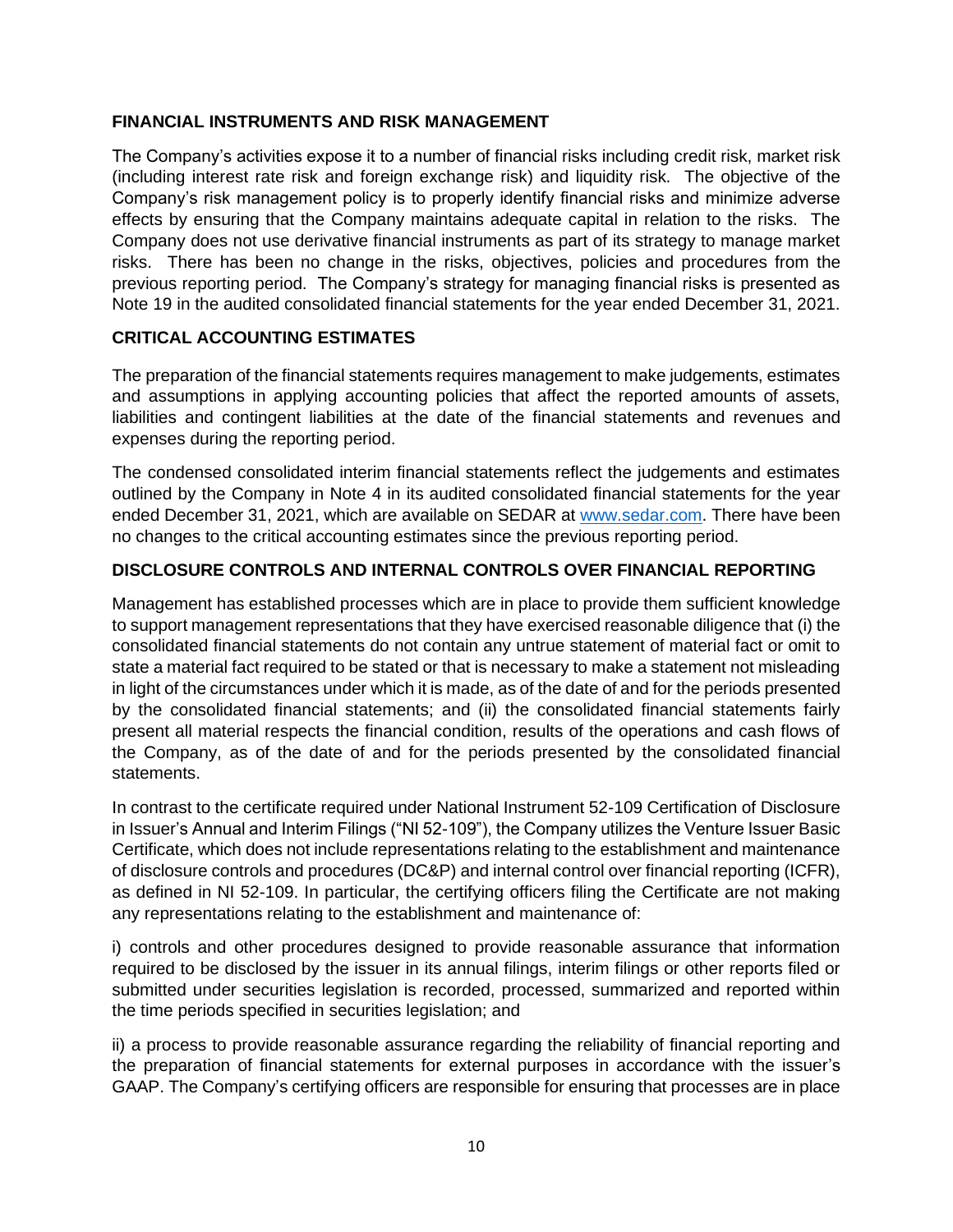to provide them with sufficient knowledge to support the representations they are making in this certificate.

Investors should be aware that inherent limitations on the ability of certifying officers of a Venture issuer to design and implement on a cost effective basis DC&P and ICFR as defined in NI 52-109 may result in additional risks to the quality, reliability, transparency and timeliness of interim and annual filings and other reports provided under securities legislation.

Inter-Rock has identified a potential control weakness regarding a lack of segregation of duties because of limited staff resources. Inter-Rock believes that this control weakness has not caused any material information to be withheld in its financial disclosure and has not impacted reported financial results.

## **RISK FACTORS**

The Company is subject to a number of risks and uncertainties. For more details, refer to the Company's annual MD&A for the year ended December 31, 2021, which is available on SEDAR at [www.sedar.com.](http://www.sedar.com/)

## **CAUTIONARY NOTE REGARDING FORWARD LOOKING STATEMENTS**

This MD&A contains certain forward-looking information and forward-looking statements, as defined in applicable securities laws (collectively referred to herein as "forward-looking statements"). These statements which may include, but are not limited to, statements with respect to the future financial or operating performance of Inter-Rock and its subsidiaries. All statements other than statements of historical fact are forward-looking statements. Generally, forward-looking statements can be identified by the use of words such as "plans", "expects", "anticipates", "believes", "estimates", "expects" and similar expressions, or the negatives of such words and phrases, or state that certain actions, events or results "may", "could", "would", "should", "might", or "will" be taken, occur or be achieved. Forward-looking statements are based on reasonable assumptions, estimates, analysis and opinions of management made in light of its experience and its perception of trends, current conditions and expected developments, as well as other factors that management believes to be relevant and reasonable in the circumstances at the date that such statements are made, and are inherently subject to known and unknown risks, uncertainties and other factors that may cause the actual results, level of activity, performance or achievements of the Company to be materially different from those expressed or implied by such forward-looking statements, including but not limited to risks related to price volatility for the Company's dolomite products and diary feed ingredients, market competition, changes in economic conditions in the markets for the Company's products, particularly the diary market in the United States, the ability to attract and retain skilled staff, timing and availability of external financing on acceptable terms, increases in costs, environmental compliance, and changes in environmental and other local legislation and regulation, interest rate fluctuations, as well as those risk factors listed in the "Risk Factors" section above. There may be other factors that cause actions, events or results to differ from those anticipated, estimated or intended. Forward-looking statements contained herein are made as of the date of this MD&A and the Company disclaims any obligation to update any forward-looking statements, whether as a result of new information, future events or results, except as may be required by applicable securities laws. There can be no assurance that forward-looking statements will prove to be accurate, as actual results and future events could differ materially from those anticipated in such statements. Accordingly, readers should not place undue reliance on forward-looking statements.